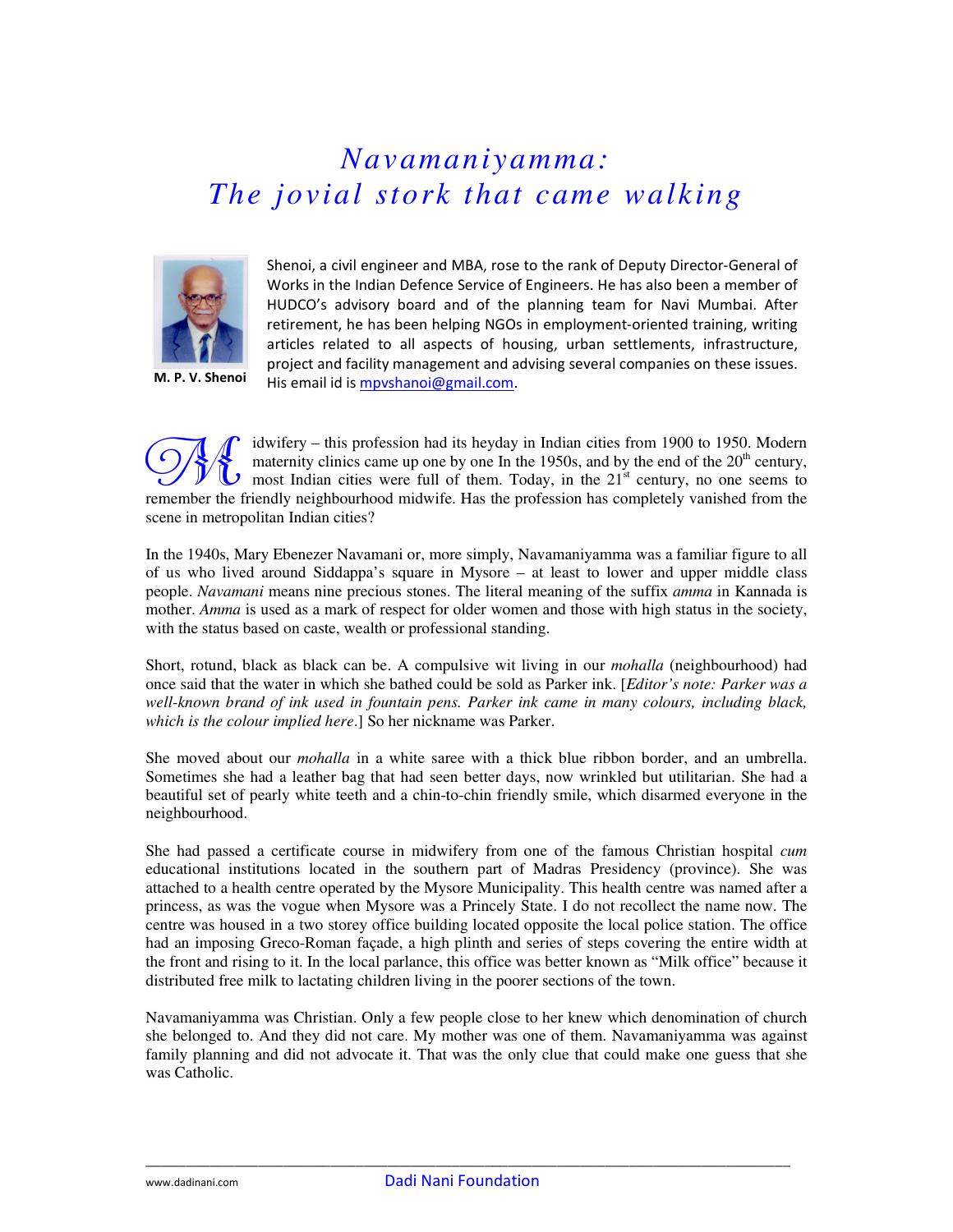She was a devout Christian, regular in attending Sunday mass. It was said she took active part in all church activities. She had a soft corner for the poor and helped them monetarily. Further, she would not miss a single opportunity to tell one and all the superiority of Christianity, benevolence of Yesu and the miracles that have happened in some churches. That way she was a good ambassador of the religion, perhaps far superior to the priests.

Navamaniyamma's father had been born a Harijan and had converted to Christianity. He was steeped in poverty, and ostracised by caste Hindus. A friendly priest of the neighbourhood church used to come to the *Holakeri* (harijan colony) and gave lectures about the munificence of the Lord and his son *Yesu* (Jesus). The priest had taken her father under his protective care and brought him and the family into Christian fold. Before their conversion, the family was bonded labour to a local landlord, had no status, and could not enter temples or other high status places open to caste Hindus. No access to education too.

Much changed once the family converted to Christianity. The greatest benefit was access to education, and treatment as equals at least in the Church. Each member of her father's family went to a school run by Christian missionary. They did not achieve great heights in education – no scholars. That was not their goal. They wanted a secure job, a roof over their head, and a place in the society. Some one went up to tenth class, some did a certificate course. In this way, they got good jobs, two in government, two odd jobs in private units, etc. The jobs brought steady income, and their pockets jingled with small coins – and they had a chance to escape from abject poverty.

Mary was good at her studies, and she could serve others with a friendly attitude. So, she was selected to be trained as a midwife at a nursing school attached to a Christian hospital. All her education was free, including boarding charges. Once educated, Mary and many her siblings did not want to go back to their village. There they would still be treated as Harijan converts. So they chose to be in some big towns as distant from their village as they could manage.

Mary found employment in Mysore, which was the capital of Mysore State, and on its way to be a model city, cosmopolitan in nature. In those days it so happened that in Mysore midwifery was the exclusive preserve of Christians. Both caste Hindus and Muslims shunned the nursing profession.

In Mysore, it was not possible for her to live on a street where caste Hindus lived – social mixing of this type was not possible in those days. She had to settle for a street where blacksmiths and *dhobis* (washer men) lived. The houses were all made of mud and country tiles, low roof but high plinth and a platform that ran throughout the front.

She was a spinster. Once when my mother asked her about marriage, she said that it was difficult to get a decent man in her community. Most men were illiterate, lazy, and alcoholic. How could she marry one of them? As a spinster and a woman who had to go out on nights for delivery of babies, she knew she had to have some male protection and support. So she had hired an old Muslim man, who had no relatives. He spent all his time on the platform outside her home. He slept there at night. He was devoted to her and fiercely loyal.

Navamani's day started at 8 in the morning, when she would dress herself in white and walk down the road to the office. There she and another employee would open the office, and get the place swept. By that time milk would arrive in large aluminium cans. Soon after that, mothers would come to claim the milk for their children. The milk would be measured and distributed. The names of the recipients would be entered into a register, and thumb impressions, in lieu of signatures, would be obtained. By 10.30 am, the work of distributing the milk would have been completed.

Beyond this, I am not sure what exactly the work of that office was, and under which department it fell. But the work was mostly connected with women and child welfare. Once I heard Navamani telling my mother, when she had come to examine my youngest sister, that she was busy in conducting a "baby show". She said that babies would be weighed, and measured etc., and next day

\_\_\_\_\_\_\_\_\_\_\_\_\_\_\_\_\_\_\_\_\_\_\_\_\_\_\_\_\_\_\_\_\_\_\_\_\_\_\_\_\_\_\_\_\_\_\_\_\_\_\_\_\_\_\_\_\_\_\_\_\_\_\_\_\_\_\_\_\_\_\_\_\_\_\_\_\_\_\_\_2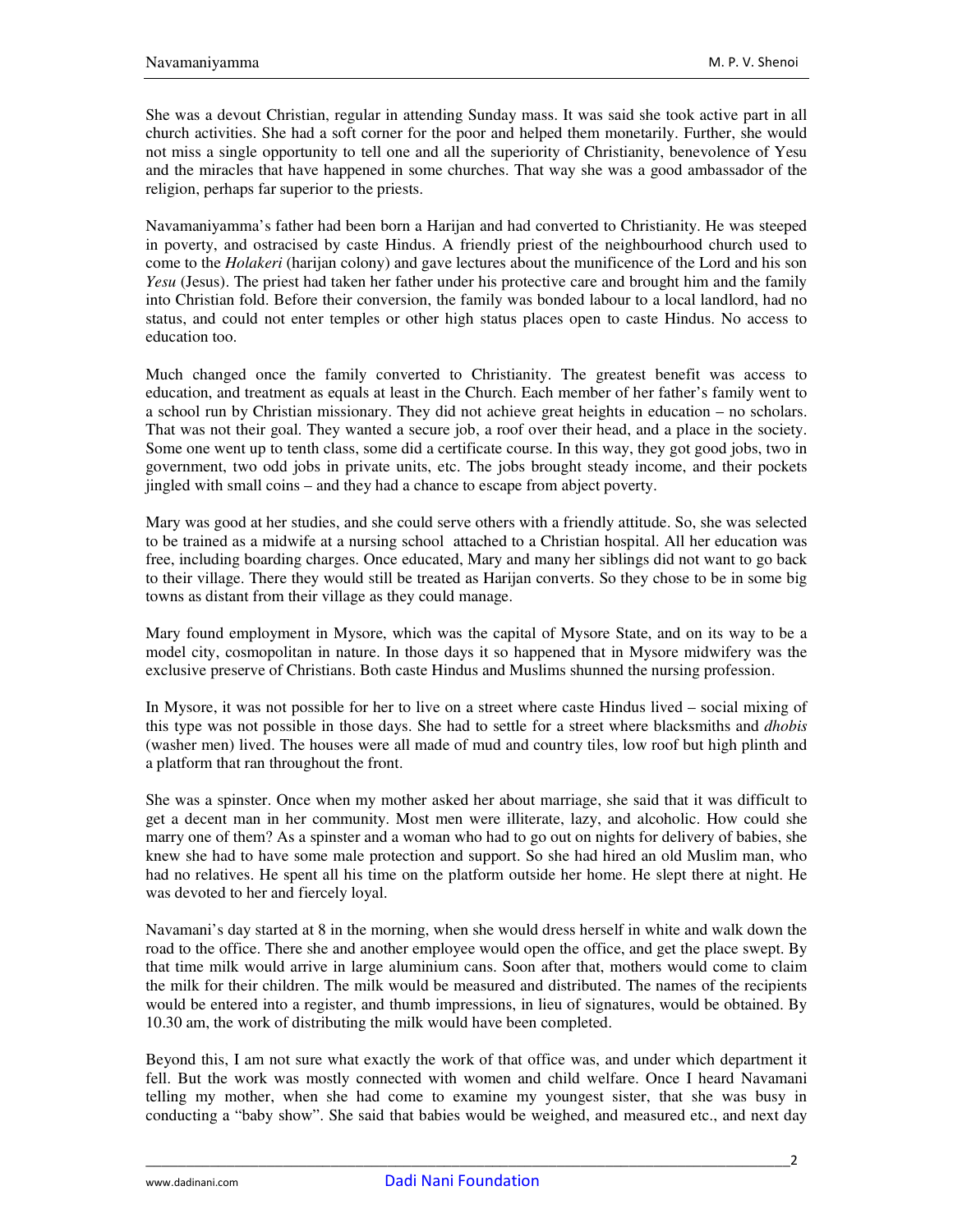there would be prize distribution for the best babies in different age groups. Another time she told my mother that she would be lecturing a group of women from Vanita Samaj (an association of middle class women) on care during pregnancy and delivery.

For some time she would attend to some records. She had to record the births she assisted with, complete with details about the names of parents, address, sex of the new born, a brief report of the health of the baby and mother. A copy of that would go to Municipal office central registry. In those days no one we knew went to an office and registered births or deaths. Perhaps the municipality got this information from midwifes, hospitals, burial and cremation grounds. Every day a black board near the municipal office gate announced the previous day's births and deaths, scrawled in chalk.

Around 1 pm Navamaniyamma would come out of the office and amble along to her house. She would eat her lunch, and have a brief nap. Then she would go round the mohalla and extensions near by, talking to pregnant women, checking their health, and examining and advising them as requested. She was welcome in most households that had a pregnant woman. She would gossip. She would advise care, food, and exercise – all according to the customs (such as vegetarian or non-vegetarian) of the family, and their income level. All that, as far as we knew, was free. She would accept an occasional cup of coffee or some fruits, but never ask for them.

She knew my father because he had a job in the Mysore municipality. She had delivered four of my siblings and me – all except my eldest brother. She had a 100 percent record of delivery of healthy babies in my house. So I would not hesitate to say that she was proficient and conscientious in her job.

When she assisted with a delivery at a home, she would get Rs 5 plus a measure of rice, some fruits as her fees. Of course Rs 5 went a long way in those days when a municipal clerk had a salary of only Rs 30 per month. A rupee those days was a silver coin, not a paper note. A measure of rice was worth two annas – an anna was one-sixteenth of a rupee. If some family called her for an examination of an expectant mother, she would charge a rupee.

In those times, household delivery was almost a yearly event in a middle class household. For each couple in the reproducing age, there was a birth every two years, if not earlier. Many people had more than 10 children, of which eight or nine survived. In many families, it was common for a mother and her eldest daughter to be pregnant at the same time.

In this era of large families, Navamaniyamma's hands were always full.

In many families, women in the stages of advanced pregnancy and birth were considered as unclean. Pregnant women were kept in dark rooms by upper class families. In some bungalows, that room was outside the main house in a separate outhouse. Diet and medicines were based on Ayurvedic (Hindu) or Unani (Muslim) tradition. The diet of a pregnant woman was determined by the older ladies of the household, based on the wisdom handed down through generations.

Even though Navamaniyamma did not approve of the views of some of the older ladies, she was tactful. She would not give any advice unless asked for, and not in front of the older ladies. Instead, she would whisper her views into the ears of the pregnant woman. She knew who among her patients was vegetarian, who did not eat garlic and onions. So if asked for dietary recommendations, she would be careful not to include items that would hurt the sentiments of the family.

Whenever epidemics like plague or cholera hit Mysore, which was at least once in five years, she would join the municipal staff in the awareness and vaccination campaign. In those days, most people were reluctant to come to vaccination booths. We had seen many of our neighbours fleeing to their villages to escape being vaccinated. Many people thought it was an alien practice. They were worried that doctors who practiced English medicine were injecting some thing foreign, containing some worms and unclean materials into their system.

\_\_\_\_\_\_\_\_\_\_\_\_\_\_\_\_\_\_\_\_\_\_\_\_\_\_\_\_\_\_\_\_\_\_\_\_\_\_\_\_\_\_\_\_\_\_\_\_\_\_\_\_\_\_\_\_\_\_\_\_\_\_\_\_\_\_\_\_\_\_\_\_\_\_\_\_\_\_\_\_3